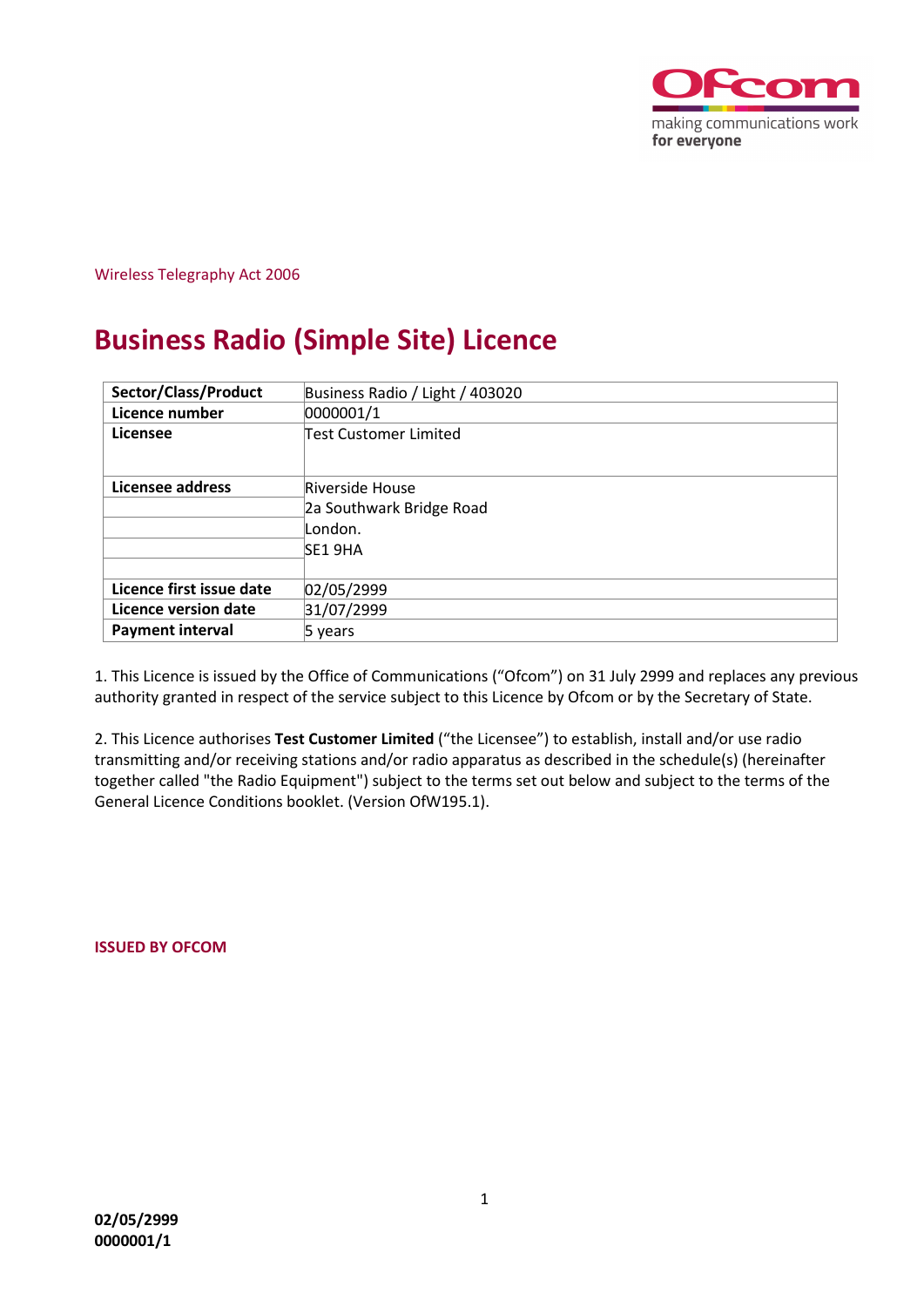

# **BUSINESS RADIO (SIMPLE SITE) LICENCE**

# **SCHEDULE 1 TO LICENCE NUMBER 0000001/1 DESCRIPTION OF RADIO EQUIPMENT COVERED BY THIS LICENCE**

# **1. Description of The Radio Equipment Licensed**

1.1 In this Licence, the Radio Equipment means sending and receiving station(s) ("base stations") and sending and receiving station(s) ("mobile stations) for wireless telegraphy as defined in paragraph 2 below.

# **2. Purpose of The Radio Equipment**

- 2.1 Subject to the administrative and technical requirements set out in this and the subsequent schedule(s) to this Licence, the Licensee and any person authorised to act on the Licensee's behalf is hereby authorised to:
	- (a) send and receive messages concerning the business of the Licensee between the base station(s) and the mobile station(s); and/or
	- (b) send and receive messages concerning the business of the Licensee between the mobile stations.

# **3. Interface Requirements for The Radio Equipment Use**

- (a) Use of the radio equipment shall be in accordance with the following Interface Requirement:
	- i. IR 2044 for "Business Radio Land Mobile Services, covering Area Defined, Technically Assigned and Light Licence Authorisations"; and
	- ii. or for equipment first placed on the market before 8 April 2000, is required to be type approved in accordance with the appropriate published technical performance standards authorised at the date of installation of the Radio Equipment, subject to any modifications authorised by Ofcom.
- (b) The Licensee shall provide acceptable documentary evidence of conformity on request within 28 days, for all or any part of the systems, to an Ofcom representative.

# **4. Special Conditions Relating to the Activities of the Licensee**

- (a) The Licensee shall ensure that the Radio Equipment is:
	- i. not used to transmit music, broadcast programmes or obscene or offensive language;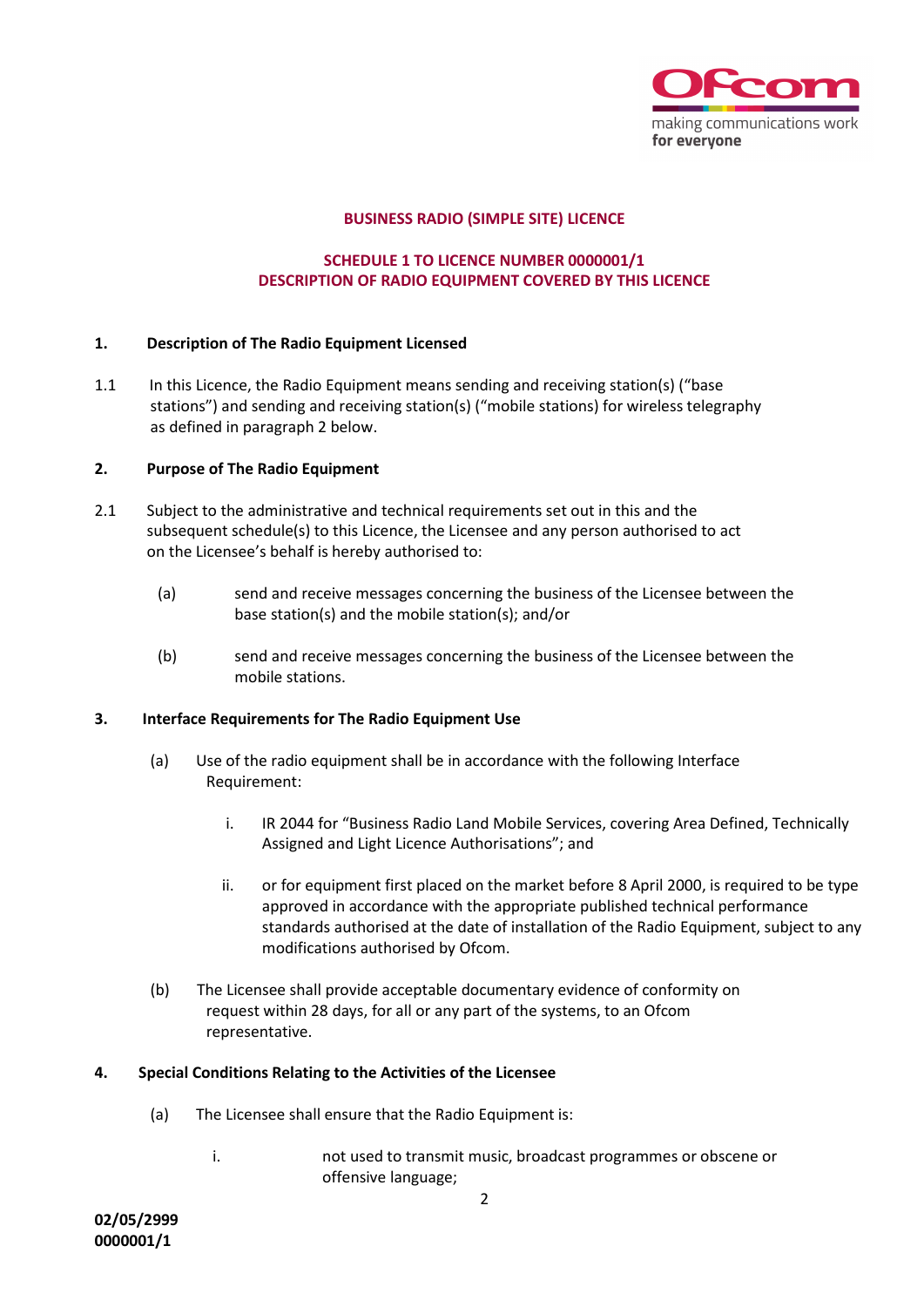

- ii. not used as a public address system; and
- iii. not used to send misleading messages.
- (b) Upon receipt of messages not connected with the business of the Licensee, the Licensee or any person using the Radio Equipment shall not:
	- i. make known the contents of any such message, its origin or destination, its existence or the fact of its receipt to any person, except to a duly authorised officer of the Her Majesty's Government, a person authorised by Ofcom or in the course of legal proceedings or for the purpose of any report thereof; and
	- ii. retain any copy or make any use of any such message, or allow it to be reproduced in writing, copied or made use of.
- (c) The Licensee shall be committed to use the frequencies set out on the Schedule(s) to this licence anywhere in the UK.

# **5. Technical Conditions**

- (a) Base stations must not communicate directly with other base stations;
- (b) The maximum permitted ERP for base stations is 2 Watts except where Schedule 2 specifies otherwise;
- (c) The maximum permitted ERP for mobile stations is 2 Watts except where Schedule 2 specifies otherwise;
- (d) The maximum permitted base station antenna height above ground level is 15 metres except where Schedule 2 specifies otherwise.

# **6. Interpretation**

In this and the subsequent schedules:

- (a) "ERP" means effective radiated power, which is the power radiated from the antenna in the direction of maximum radiation; and is relative to a half wave dipole.
- (b) "IR" means the United Kingdom Radio Interface Requirement published by Ofcom in accordance with Article 8 of the Radio Equipment Directive (Directive 2014/53/EU of the European Parliament and of the Council on the harmonisation of the laws of the Member States relating to the making available of radio equipment on the market (known as the Radio Equipment Directive)).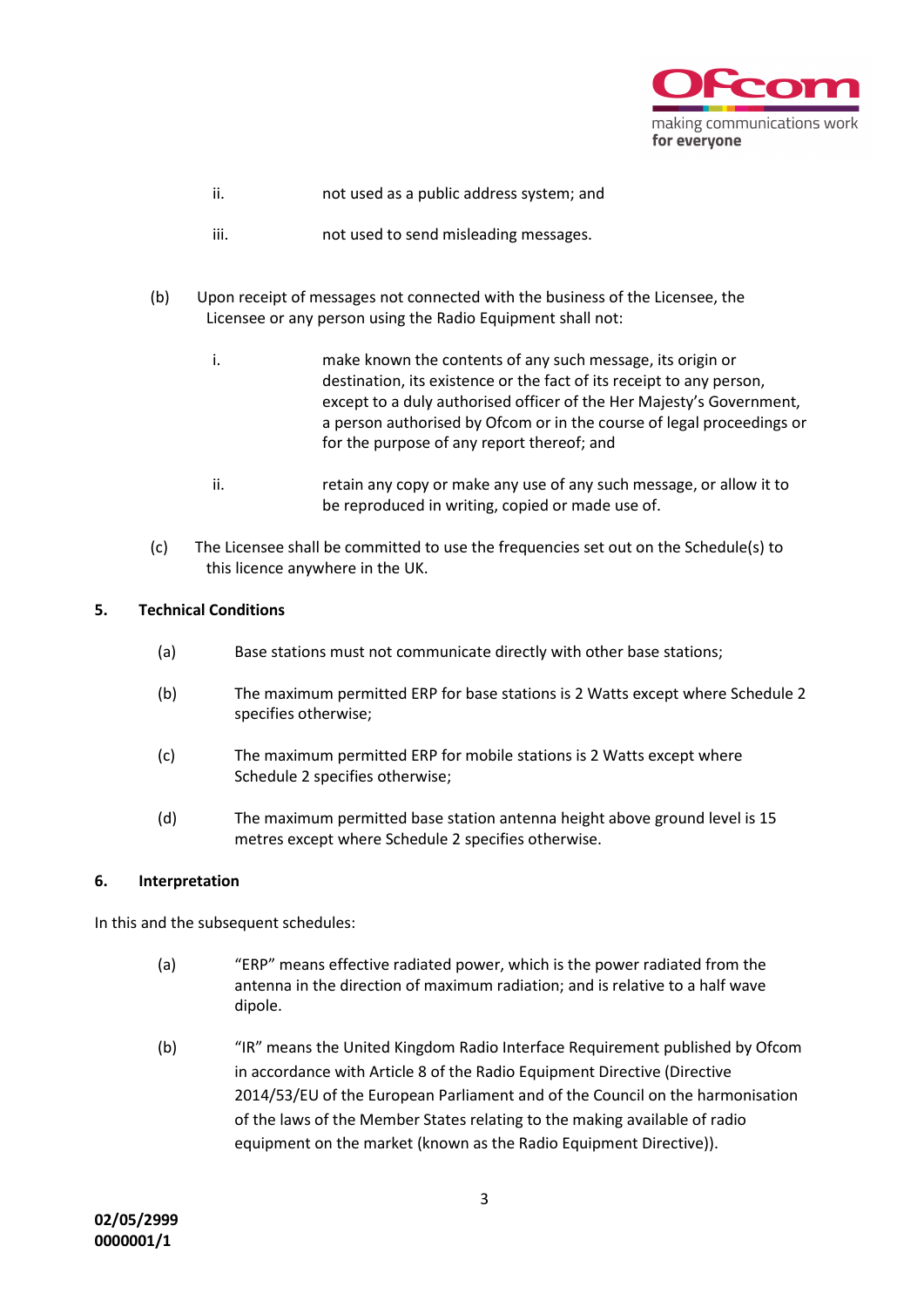

# **BUSINESS RADIO (SIMPLE SITE) LICENCE**

# **SCHEDULE 2**

| Licence | 0000001/1 | Licence | 31 July 2999 | Payment  | vears |
|---------|-----------|---------|--------------|----------|-------|
| No      |           | version |              | interval |       |
|         |           | date    |              |          |       |

#### **Site Location:**

| <b>Station location (NGR)</b> | TO 32200 80400           |
|-------------------------------|--------------------------|
| Site address                  | Riverside House          |
|                               | 2a Southwark Bridge Road |
|                               | London.                  |
|                               | SE1 9HA                  |

#### **Base and Mobile Transmit Frequencies (not exceeding 12.5 kHz bandwidth):**

The following frequencies may be used as base or mobile station transmit frequencies. Base stations may transmit on these frequencies at a channel bandwidth not exceeding 12.5 kHz and at a maximum ERP of 2 Watts. The mobile stations may transmit on these frequencies at a channel bandwidth not exceeding 12.5 kHz and at a maximum ERP power of 2 Watts:

| 49.00000 MHz | 49.01250 MHz | 49.02500 MHz | 49.03750 MHz | 49.05000 MHz | 49.06250 MHz |
|--------------|--------------|--------------|--------------|--------------|--------------|
| 49.07500 MHz | 49.08750 MHz | 49.10000 MHz | 49.11250 MHz | 49.12500 MHz | 49.13750 MHz |
| 49.15000 MHz | 49.16250 MHz | 49.17500 MHz | 49.18750 MHz | 49.20000 MHz | 49.21250 MHz |
| 49.22500 MHz | 49.23750 MHz | 49.25000 MHz | 49.26250 MHz | 49.27500 MHz | 49.28750 MHz |
| 49.30000 MHz | 49.31250 MHz | 49.32500 MHz | 49.33750 MHz | 49.35000 MHz | 49.36250 MHz |
| 49.37500 MHz | 49.38750 MHz | 49.40000 MHz | 49.41250 MHz | 49.48750 MHz |              |

# **Base Transmit Frequencies (not exceeding 25 kHz bandwidth):**

The following frequencies may be used as base station transmit/mobile station receive frequencies only at a channel bandwidth not exceeding 25 kHz and at a maximum ERP of 2 Watts:

| 26.23750 MHz | 26.41000 MHz | 26.43750 MHz | 26.46250 MHz             | 26.54500 MHz | 26.58800 MHz |
|--------------|--------------|--------------|--------------------------|--------------|--------------|
| 26.61550 MHz | 26.66950 MHz | 26.72550 MHz | $\frac{1}{26.81550}$ MHz | 26.86550 MHz | 26.86500 MHz |

# **Mobile Transmit Frequencies (not exceeding 12.5 kHz bandwidth):**

The following frequencies may be used as mobile station transmit/base station receive frequencies only at a channel bandwidth not exceeding 12.5 kHz and at a maximum ERP power of 0.02 Watts:

| 159.63750 MHz | 159.65000 MHz | 159.66250 MHz | 159.67500 MHz | 159.70000 MHz | 161.00000 MHz |
|---------------|---------------|---------------|---------------|---------------|---------------|
| 161.01250 MHz | 161.02500 MHz | 161.03750 MHz | 161.05000 MHz | 161.06250 MHz | 161.07500 MHz |
| 161.08750 MHz | 161.10000 MHz | 161.11250 MHz | 164.20000 MHz |               |               |

# **Base and Mobile Transmit Frequencies (not exceeding 25 kHz bandwidth):**

The following frequencies may be used as base or mobile station transmit frequencies. Base stations may transmit on these frequencies at a channel bandwidth not exceeding 25 kHz and at a maximum